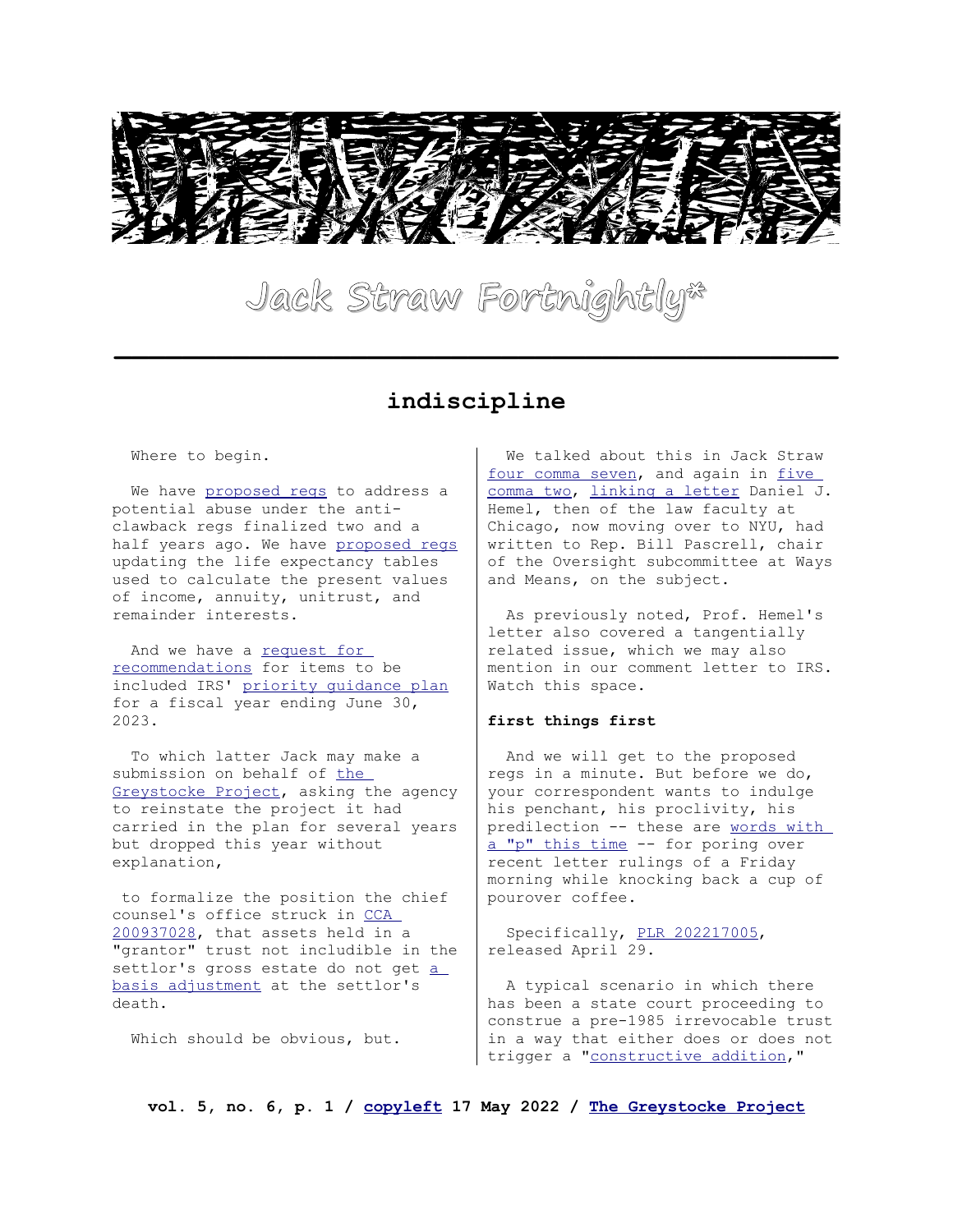stripping the trust of its grandfathered status as exempt from the generation-skipping transfer tax.

 IRS gets a dozen or two of these every year, usually in clumps involving multiple related parties and subtrusts.

 The trust here benefited the settlor's son during his life, and at his death the son had a limited testamentary power to appoint outright or in further trust among descendants, with the default outright to descendants per stirpes.

 The son exercised this power, appointing in further trust for his daughter, the settlor's granddaughter, giving her in turn a limited testamentary power to appoint outright or in yet further trust for more remote descendants.

 There was some ambiguity in the drafting of the granddaughter's power, whether she could maybe exercise it to appoint to her own estate. Obviously not what was intended,[1] but

 this could have caused inclusion in her estate, cutting short the trust's grandfathered exemption from the generation-skipping transfer tax, so the trustee petitioned the state court to construe. And the court gave a favorable ruling,

 which IRS accepted as "consistent with applicable state law as it would be applied by the highest court of [the] state, per *[Estate of Bosch](https://www.courtlistener.com/opinion/107471/commissioner-v-estate-of-bosch/)*, 387 U.S. 456 (1967).

 Therefore an exercise by the granddaughter would not be a constructive addition, therefore the

trust retains its grandfathered GST exempt status.

#### **but wait a minute**

 Somehow missing from this entire discussion is whether the son's exercise of his limited power itself created a power that could postpone vesting beyond a period ascertainable at the inception of the trust,

which per [section 2041\(a\)\(3\)](https://www.law.cornell.edu/uscode/text/26/2041#a_3) would be treated as a general power, taxable in son's estate, terminating GST exemption a great deal earlier. The so-called "Delaware tax trap."

 Possibly state law[2] would limit the granddaughter's exercise of her limited power under a "relation back" doctrine to creating interests that would vest within periods measured from the inception of the trust.

 But the text of the letter ruling does not confirm this, and Jack asks why not. Because the querent did not ask? We need clarity here.

#### **back claw back**

 Back in November 2019, IRS finalized regs [forgoing "clawback"](https://www.govinfo.gov/content/pkg/FR-2019-11-26/pdf/2019-25601.pdf) in the estate of a decedent who dies after 2025 of gifts she might have made while the basic exclusion amount is temporarily doubled, in excess of the amount that might be in effect at the date of her death.

 At the time, [Jack was whingeing](https://www.plannedgiftdesign.com/uploads/2/4/6/6/24661337/volume_two_number_fourteen.pdf) about how the agency had given insufficient shrift to the [comment he](https://www.plannedgiftdesign.com/uploads/2/4/6/6/24661337/greystocke_project_comment.pdf) [had submitted](https://www.plannedgiftdesign.com/uploads/2/4/6/6/24661337/greystocke_project_comment.pdf) on behalf of the [Greystocke Project,](https://www.plannedgiftdesign.com/the-greystocke-project.html) challenging its statutory authority to make this concession.

**vol. 5, no. 6, p. 2 / [copyleft](https://creativecommons.org/licenses/by-sa/4.0/legalcode) 17 May 2022 / [The Greystocke Project](https://www.plannedgiftdesign.com/the-greystocke-project.html)**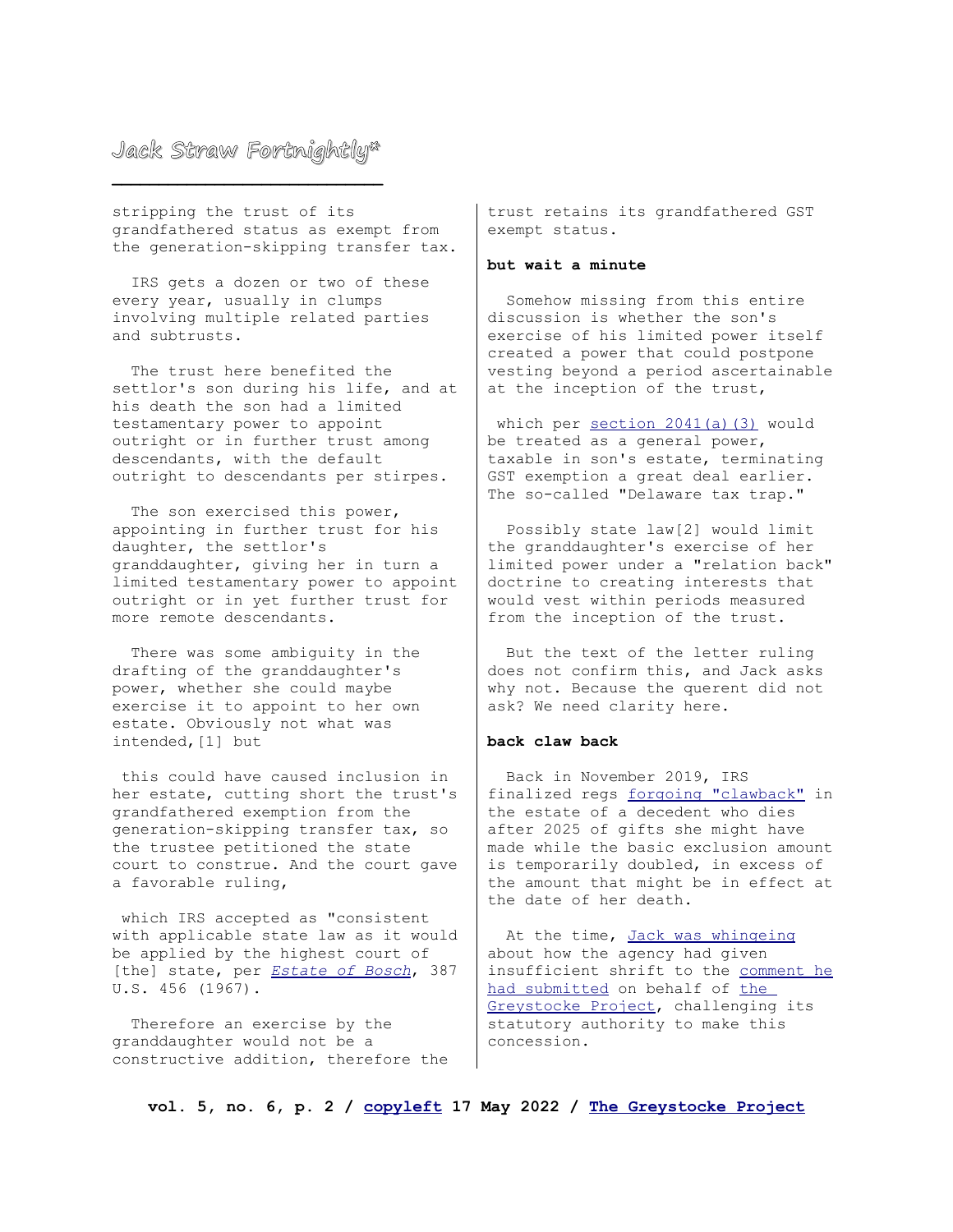But there was [another comment,](https://downloads.regulations.gov/IRS-2018-0037-0017/attachment_1.pdf) from the tax section of the New York State Bar, that IRS did take seriously.

 You may have intended this, the comment said, or not, but the rule as proposed would provide an opportunity for abuse.

 Someone might make a lifetime transfer, a completed gift, using some portion or all of the temporarily increased exclusion amount, but in a form in which the transferred property would nonetheless be included in her gross estate when she later died.

 A nonqualified [grantor retained](https://www.law.cornell.edu/uscode/text/26/2702#b)  [income trust,](https://www.law.cornell.edu/uscode/text/26/2702#b) for example, or an interest in a limited partnership that did not conform to the valuation requirements of [section 2701.](https://www.law.cornell.edu/uscode/text/26/2701)

 The way you have set up the anticlawback rule, the comment said, she would get the benefit of the temporarily increased exclusion while still retaining the economic benefit of the transferred property.[a]

 And in the preamble to the final regs, IRS said, y'know, you are not wrong about this, and we do want to consider an anti-abuse rule, but we want to provide an opportunity for notice and comment, so we will reserve a slot at reg. section  $20.2010-1(c)$  (3) and launch a separate regulatory project.

 And thirty months later [here we](https://www.federalregister.gov/documents/2022/04/27/2022-08865/estate-and-gift-taxes-limitation-on-the-special-rule-regarding-a-difference-in-the-basic-exclusion)  [are.](https://www.federalregister.gov/documents/2022/04/27/2022-08865/estate-and-gift-taxes-limitation-on-the-special-rule-regarding-a-difference-in-the-basic-exclusion) The proposed regs would exclude from the "special rule" of the 2019 anti-clawback regs

 (a) any transfer includible in the transferor's gross estate under any of the "pullback" sections for

retained interests, regardless whether some part or all of the transfer was eligible for a gift tax charitable or marital deduction,

 (b) any transfer made "by enforceable promise" (think: promissory note) that remains unsatisfied at the transferor's death,

 (c) any nonqualified GRIT or nonqualified entity transfer, *i.e.*, the items specifically called out in the NYSBA comments, and

 (d) anything that would have fallen into one of these three categories except that the transferor (or someone) caused the tax sensitive interest to be released or destroyed within eighteen months of the transferor's death.

 Jack asks, what is the authority for an eighteen month rule, which appears to be cut from whole cloth.

 Also, what is the significance of the effective date, "applicable to the estates of decedents dying on or after April 27, 2022." If someone has died before the publication of this proposed reg, we are not yet concerned about clawback, which could occur only after the temporarily increased exclusion sunsets or is repealed.

Comments are [due July 26.](https://www.regulations.gov/docket/IRS-2022-0008)

#### **aging in place**

 On May 05, a bit behind schedule, IRS published [updated actuarial](https://www.federalregister.gov/documents/2022/05/05/2022-02303/use-of-actuarial-tables-in-valuing-annuities-interests-for-life-or-a-term-of-years-and-remainder-or)  [tables](https://www.federalregister.gov/documents/2022/05/05/2022-02303/use-of-actuarial-tables-in-valuing-annuities-interests-for-life-or-a-term-of-years-and-remainder-or) reflecting census data from 2010.[x]

**vol. 5, no. 6, p. 3 / [copyleft](https://creativecommons.org/licenses/by-sa/4.0/legalcode) 17 May 2022 / [The Greystocke Project](https://www.plannedgiftdesign.com/the-greystocke-project.html)**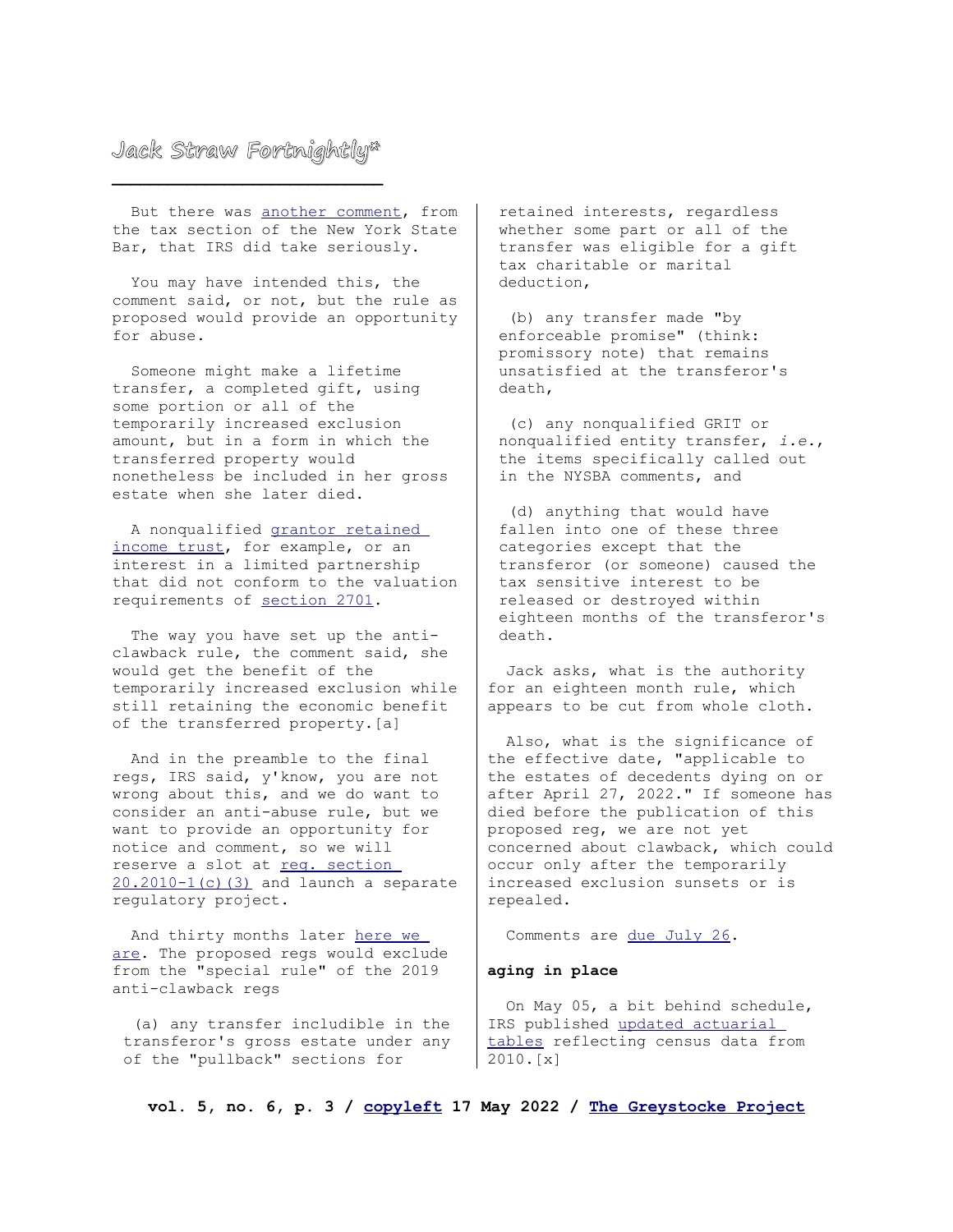When these proposed regs are finalized, presumably shortly after the [comment period](https://www.regulations.gov/document/IRS_FRDOC_0001-2046) closes on July 05, the [new tables](https://www.irs.gov/pub/irs-tege/table-2010cm-proposed.xlsx) will replace the [existing tables,](https://www.irs.gov/pub/irs-tege/table-2000cm.xls) which were finalized in 2011, using data from the 2000 census. Not surprisingly, life expectancies had increased somewhat in the interval.

 But taxpayers may elect to use the new tables with respect to any transaction occurring on or after January 01, 2021.

 Anyone who has closed a transaction during calendar 2022 that could benefit from the new tables is in good shape. Anyone who closed a transaction during calendar 2021 whose return is still on extension likewise.

 But if you wanted to use the new tables to value an annuity or unitrust interest for purposes of an income tax charitable deduction on a transaction that closed last year, and you have already filed a return claiming the deduction, you are out of luck.

In connection with that aspect of

his consulting practice that involves [signing off on qualified appraisals,](https://www.plannedgiftdesign.com/blog/role-playing-two) your correspondent is busily contacting folks for whom he wrote appraisal reports using the existing tables who might benefit from the new tables.

### **party like it's 2007**

 Just as we were going to press, IRS released the applicable federal rates for June, and the section 7520 rate is [up yet another sixty basis points](https://www.irs.gov/pub/irs-drop/rr-22-10.pdf) to three point six. A full two hundred basis points up since February.

 And while we did briefly touch this figure in November and December 2018, we seem to be heading north into territory we have not seen since before the crash in 2008.

 The higher rates, combined with the increased table life expectancies mentioned above, will advantage lead trusts and gifts of "income" interests, including assignments of interests in remainder trusts.[d]

So sharpen your pencils.

### **compostables**

#### $[1]$

In [PLR 201229005,](https://www.irs.gov/pub/irs-wd/1229005.pdf) IRS concluded, without any reference to state law, that a testamentary power in the settlor's son to appoint the remainder at his death among the settlor's descendants was "properly viewed" as not including the son himself, or his creditors or his estate, etc.

### [2]

 On page 5 of the letter ruling, in connection with the discussion of *Bosch*, there appears a close paraphrase of an excerpt from a decision of the relevant state court. A [search for this text](https://www.courtlistener.com/opinion/2226322/hauck-v-second-national-bank-of-richmond/) suggests the applicable state law here is Indiana.

 That state has had one or another version of the uniform statutory rule

**vol. 5, no. 6, p. 4 / [copyleft](https://creativecommons.org/licenses/by-sa/4.0/legalcode) 17 May 2022 / [The Greystocke Project](https://www.plannedgiftdesign.com/the-greystocke-project.html)**